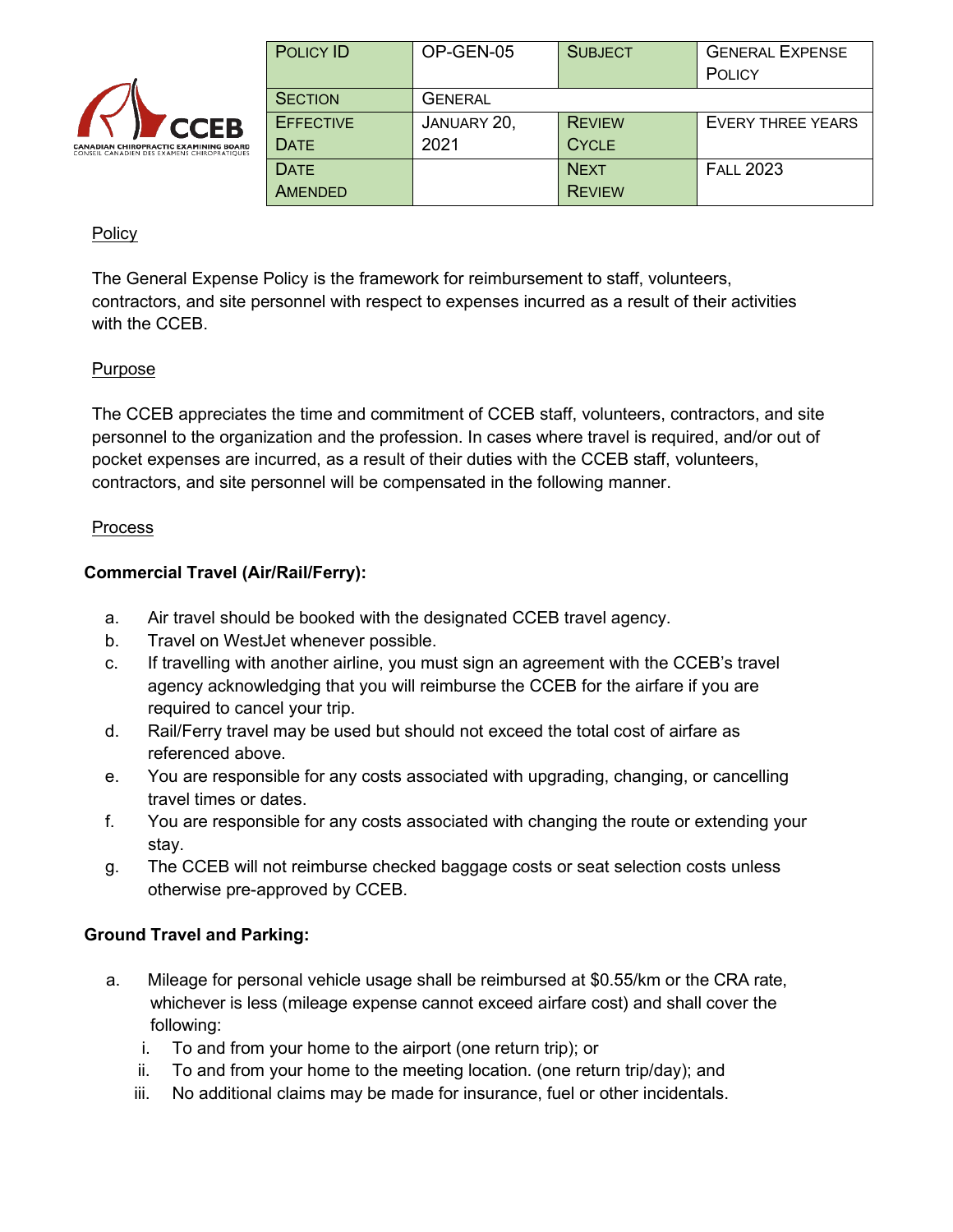- b. Airport parking shall be reimbursed for the length of the parking required to attend the CCEB event or meeting.
	- i. You are encouraged to seek the lowest priced parking alternative.
- c. Ground transportation (taxi/Uber/Lyft/bus/train etc.-) to and from airport/event will be reimbursed unless a group shuttle has been arranged by the CCEB.
	- i. Limo or car service will be reimbursed to a maximum equivalent to the standard taxi rate.
	- ii. Where a shuttle has been arranged by the CCEB, parking, mileage, and all other transportation-related expenses for that portion of travel will not be reimbursed.
- d. Parking at the event site or meeting will be reimbursed only where such fees are not already covered by the CCEB in alternate ways (on master hotel account, etc.)
- e. The CCEB will not reimburse you for any highway tolls (Highway 407 in Ontario etc.)
- f. Rental cars are only permitted with pre-authorization from CCEB office.
	- i. Total of rental fee and fuel cannot exceed what would have been paid in hotel expenses.
	- ii. Mileage is not paid in addition to rental and fuel.

# **Hotel**

- a. Hotel accommodations and meeting rooms shall be arranged by the CCEB for all CCEB events/meetings.
	- i. You are responsible for any upgrade fees, room changes and stay extensions along with incidental fees, including telephone calls, movies, mini-bar and other similar fees.
	- ii. The CCEB will cover the following:
		- i. guest room and taxes and
		- ii. hotel parking.
- b. If you unable to arrive home by 12:01 a.m. on the day following your departure day (i.e. one minute after midnight), you may request an additional hotel night to be provided at the discretion of the CCEB.

# **Meals:**

- a. Daily maximums allowed per meal (not a total per day):
	- Breakfast \$15.00
	- Lunch \$20.00
	- Dinner \$30.00
		- i. Limit tipping to 18%
		- ii. A meal allowance is only provided where the CCEB does not provide a meal.
		- iii. Gum, tissues, snack etc. are considered personal item and not reimbursed.
		- iv. The CCEB does **NOT** reimburse for alcohol expenses.
- b. Dinner will be covered on the last day of the meeting or event only if you are still in transit.
- c. Meals should be an individual/single portion (no family packs etc.).
- d. If you participate in a group meal, that you pay for, you must submit the names of each volunteer who participated. Only one person can claim the meal expense.